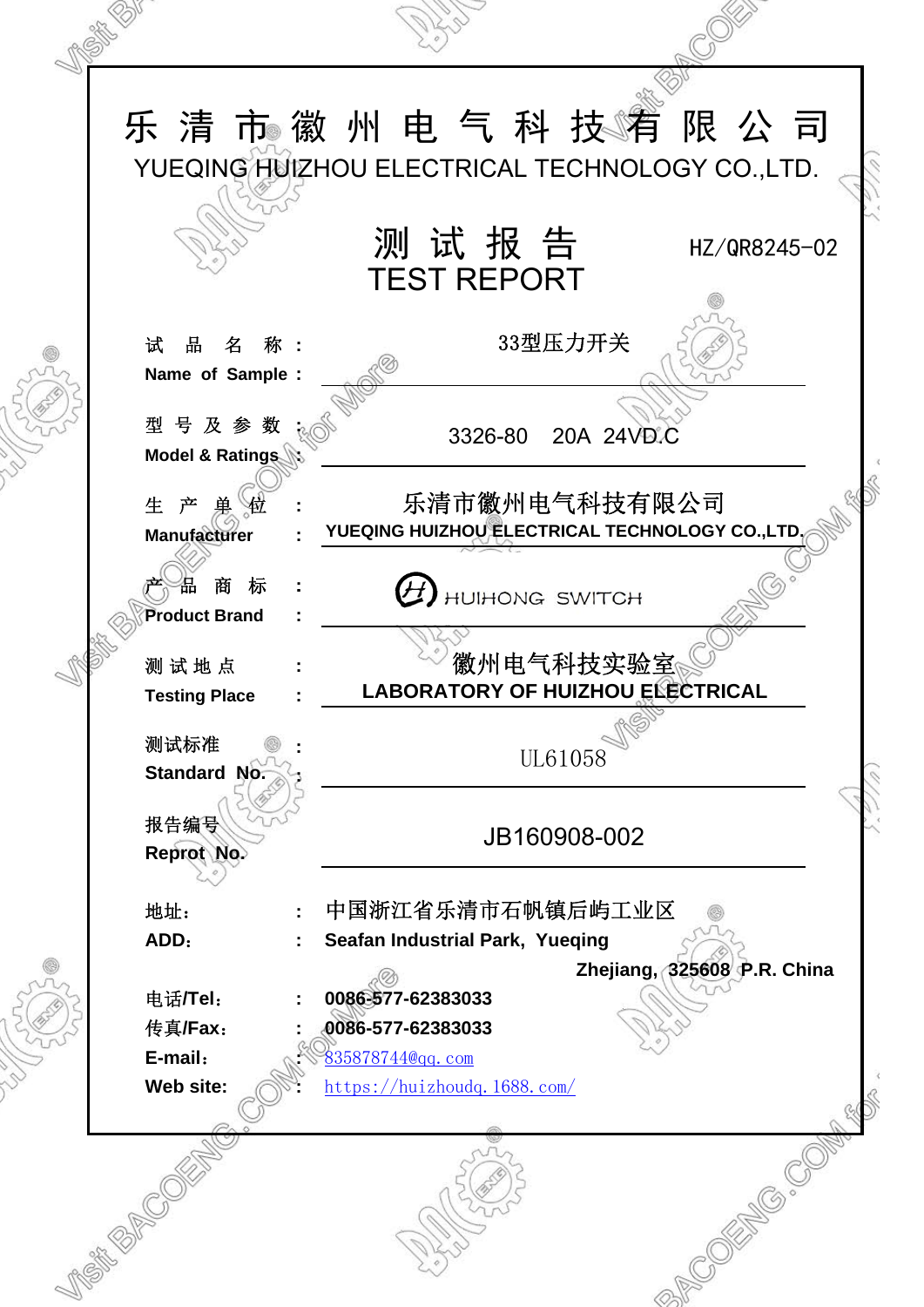徽州电气实验室测试报告 TEST REPORT OF LABORATORY

 HZ/QR8245-02 Test report no. 测试编号: JC160905-02 Page\_3\_of\_1\_ Requisition# Requested dept. | およい | Requested date Requisition# J160825-003 Requeste<br>申请编号 D160825-003 甲请部门 nequested date<br>申请日期 16.8.25 Sample name Sample name 33型压力开关 Model no.<br>试样名称 33型压力开关 型号规格  $3326-80$  Sample no. 样板编号 1#-3# Authorized by Received Date<br>批准 到样日期。 Requested by Authorized by<br>申请人 洪锋 <mark>批准</mark> Received Date<br>到样日期 Test purpose ■新产品开发 □确认检验 □型式试验 5 后批量抽查 测试目的 1.确认结构是否符合安规标准 Sample information 样板资料 20A 24VD.C 5E4 测试参数 Test ratings □GB15092.1 □EN61058 □UL1054 ■UL61058 标准/Standard □客户特殊要求\_\_\_\_\_\_\_\_\_\_\_\_\_\_\_\_ □智能电量仪 ■万用表 ■直流电流表 □高低温湿热试验箱 ■数字示波器 ■混合式温度记录仪 □交流电流表 □弹簧拉压测量仪 ■并关寿命实验机 Test equipment 主要测量仪器 □球压试验仪 □灼热丝试验仪 □漏电起痕试验仪》■绝缘耐压试验仪 □恒温熔锡槽 □恒温开关试验箱 □可调扭矩螺丝刀 □冲击测试器 Details data 附: 试验记录表一份 测试数据 Details results ■合格/Pass □不合格/Fail 测试结果 Analyze/Comment 分析/评论 Improved measure 改进措施 其它/Others 部门/Department | 技术部 < \\ 项目工程师 | 品质部 | \ 试验室 沈建》 解ゞ 沈泽 白樹 签字/Signed by **CONTROLLER COMPASSION** 日期/Date **SITES SEPTER**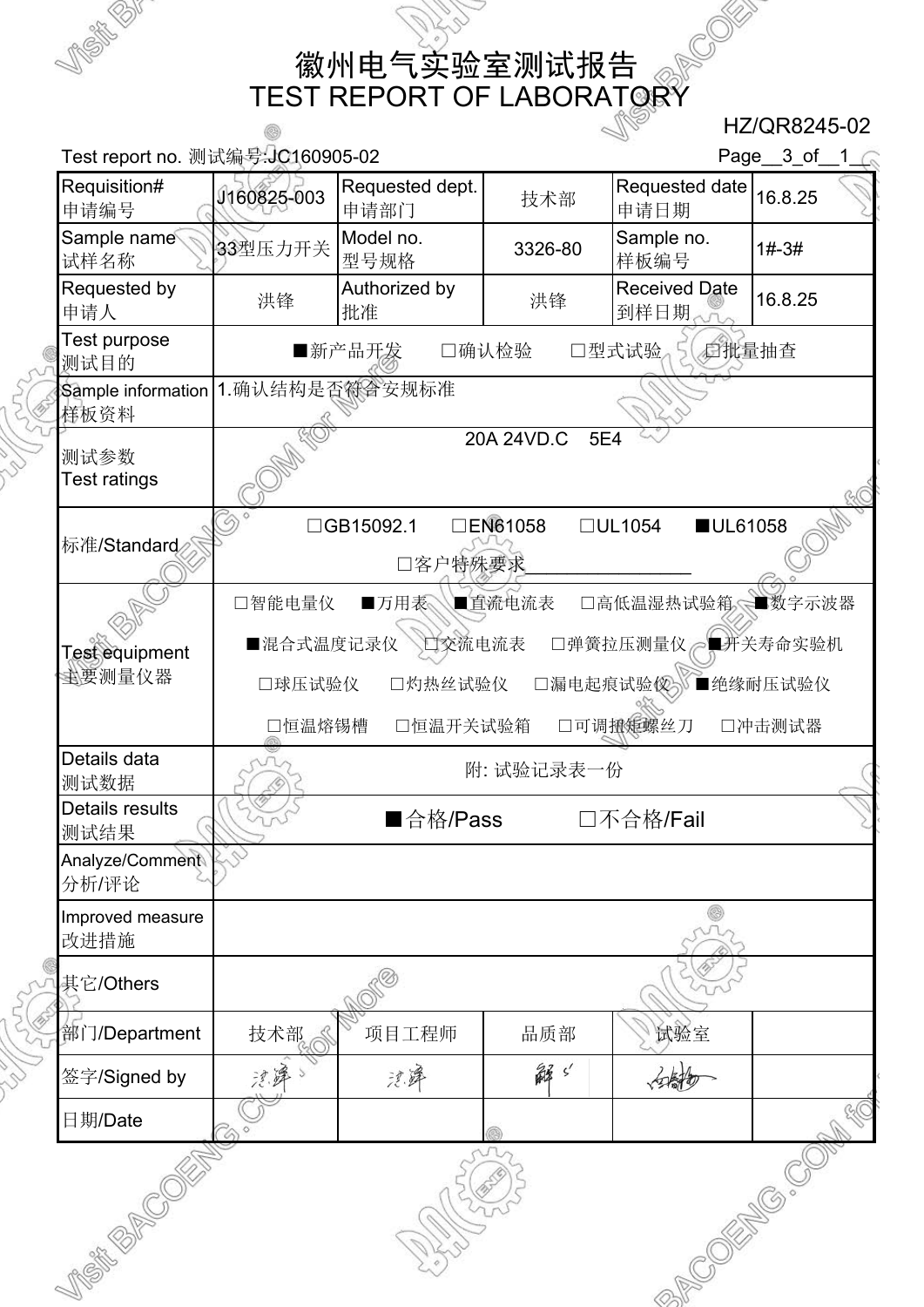